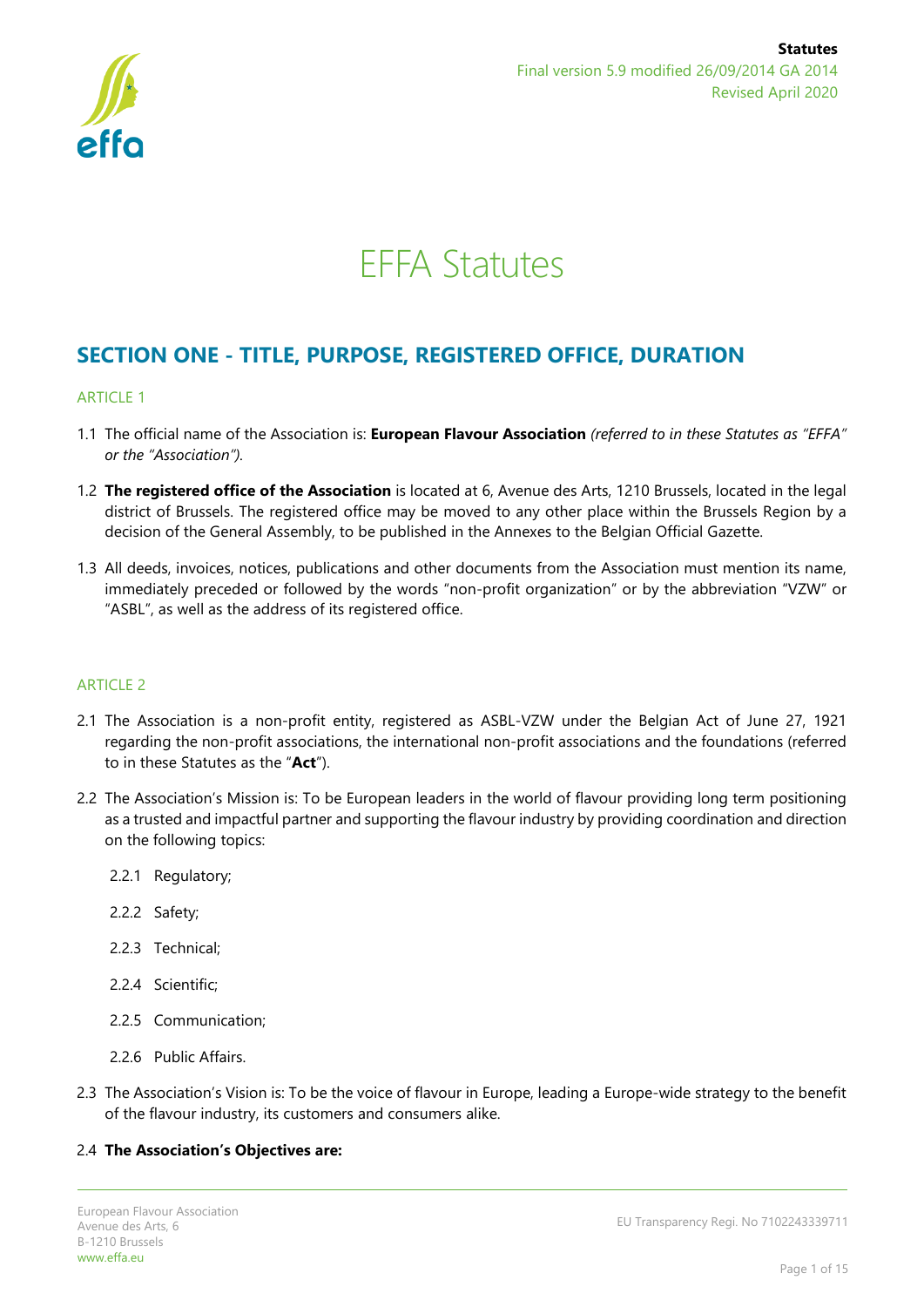

- 2.4.1 **Objective 1:** Promote and support a consistent European wide flavour strategy for flavour issues within the framework of IOFI's Global perspective.
- 2.4.2 **Objective 2:** Monitor flavour-related EU legislation and issues and communicate to members.
- 2.4.3 **Objective 3:** Develop and promote aligned position papers to the appropriate stakeholders.
- 2.4.4 **Objective 4:** Elaborate scientific dossiers in cooperation with IOFI for evaluation by the EU Institutions – Scientific Committees.
- 2.4.5 **Objective 5:** Stimulate, coordinate and monitor best practice in regulatory, safety, technical and scientific issues, between members of the flavour sector and related industries through Standards, Guidelines and Codes of Practice.
- 2.4.6 **Objective 6:** Maintain a constant dialogue with the EU Institutions ensuring an efficient representation of the Association's interests.
- 2.4.7 **Objective 7:** Initiate and stimulate National Associations, (and at their request individual companies), in their contacts with Authorities.
- 2.4.8 **Objective 8:** Create networks and alliances with other European Associations that have an influence or impact on our members.
- 2.4.9 **Objective 9:** Coordinate approved European work streams or projects that require support and cooperation from Global, Regional and National organisations.
- 2.4.10 **Objective 10:** Provide coordination and communication between members during any incident or crisis management scenarios that require or would benefit from an "EFFA" response.
- 2.4.11 **Objective 11:** Develop, coordinate and implement a European communication strategy on flavourrelated topics.
- 2.4.12 **Objective 12:** Develop, implement and execute a public affairs and advocacy strategy on flavourrelated matters in the context of EU food and drink policy.

#### **ARTICLE 3**

3.1 In the **pursuit of the mission and objectives**, the Association will ensure that its activities or the measures which it may propose will not interfere with free competition.

#### **ARTICLE 4**

4.1 No term is set for the existence of the Association.

# ARTICLE 5

5.1 The Association must consist of at least three (3) Ordinary Members, as defined in Article 6, of different nationalities.

# **SECTION TWO - MEMBERSHIP AND AFFILIATION**

## ARTICLE 6 – MEMBERSHIP

6.1 **Ordinary Members**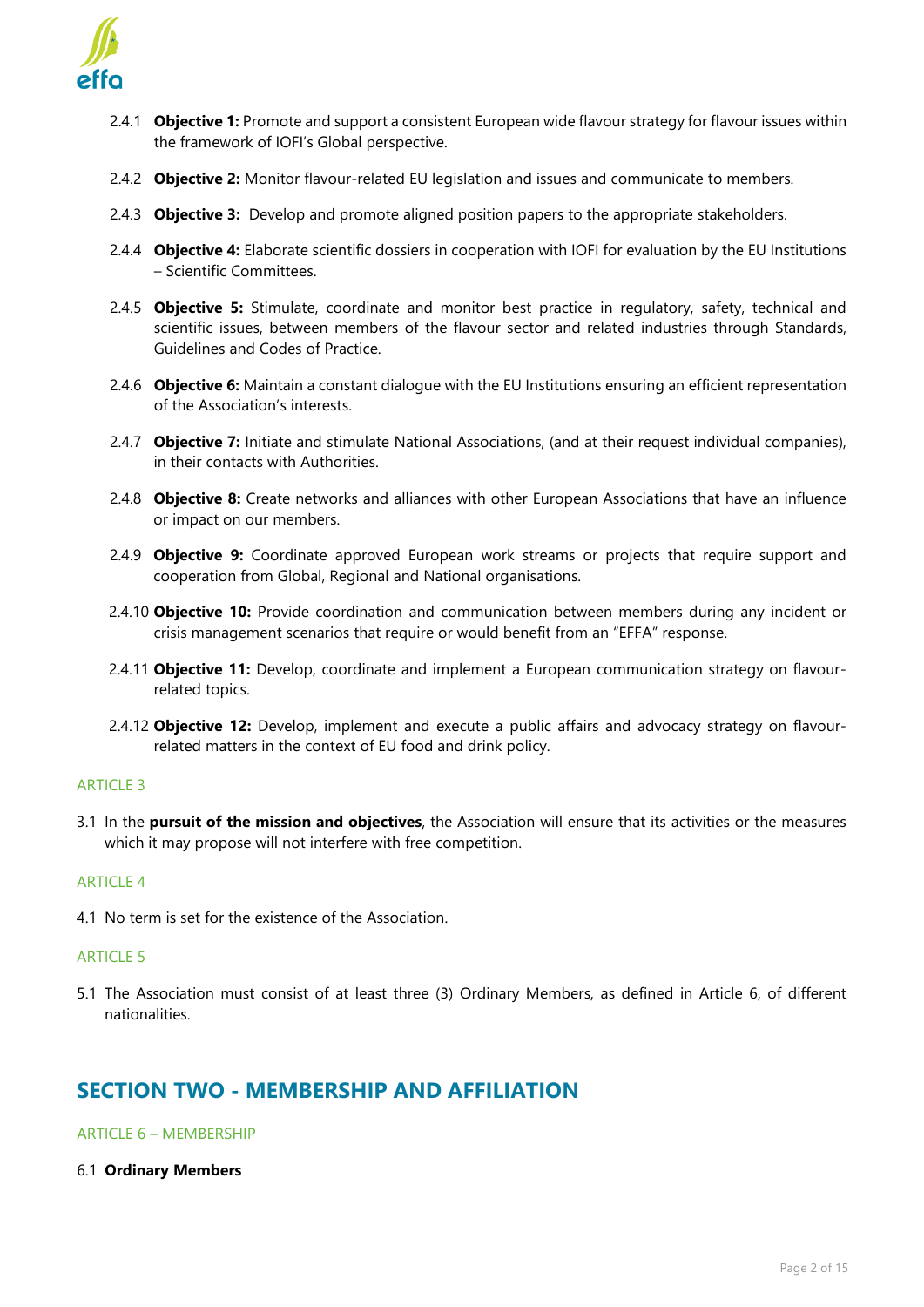

6.1.1 National associations are eligible for National Association Ordinary Membership from countries belonging to:

6.1.1.1 The European Region,

6.1.1.2 The Eurasia Region: Russia.

- 6.1.2 Companies who are member of an Association itself member of "EFFA", may become a Company Ordinary Member.
- 6.1.3 To hold the status of a Company Ordinary Member, companies must:
	- 6.1.3.1 Manufacture / blend flavours within the countries referred to in Article 6.1.1. of the statutes;
	- 6.1.3.2 Have one significant location (headquarters / manufacturing site / R&D centre or equivalent) established within countries referred to in Annex A of the statutes and are expected or encouraged to be a member of at least 3 National Associations of "EFFA" where they maintain a significant presence;
	- 6.1.3.3 Play an important role in EFFA;
	- 6.1.3.4 Declare a turnover in flavours corresponding to a minimum of 1 % market share of the aggregate for the EU or must be able to contribute a minimum of 30.000  $\epsilon$  (EFFA operational budget and EFFA dues to IOFI).
- 6.1.4 Ordinary Members are subject to the approval of the General Assembly (defined in Article 13) in accordance with Article 17.
- 6.1.5 Only Ordinary Members are entitled to vote.

#### 6.2 **Observer Member**

- 6.2.1 The national association of the flavour industry located in one of the countries defined in Article 6.1 of these Statutes and which is not an Ordinary Member, may participate as an Observer Member in the work of the Association, provided such party has previously obtained approval of the General Assembly. This status must be approved annually by the General Assembly.
- 6.2.2 The commitments of an Observer Member are:
	- 6.2.2.1 to become an Ordinary Member after a period of three (3) years maximum;
	- 6.2.2.2 to pay a minimal fee of 3.000  $\epsilon$  on a yearly basis;
	- 6.2.2.3 to inform the Association about all relevant developments in the flavour industries in their countries;
	- 6.2.2.4 to comply with the Statutes, Internal Rules and decisions of the Executive Board and of the General Assembly.
- 6.2.3 An Observer Member is not entitled to vote.

#### 6.3 **Conditions for Membership**

Ordinary Members and Observer Members must meet the following conditions:

- 6.3.1 They must consist of, or include, industrial firms operating in the field of flavours and must have as their principal activity the protection of their common interests, whilst observing all relevant legislation relating to competition law;
- 6.3.2 They must subscribe to the principles laid down in Articles 2 and 3.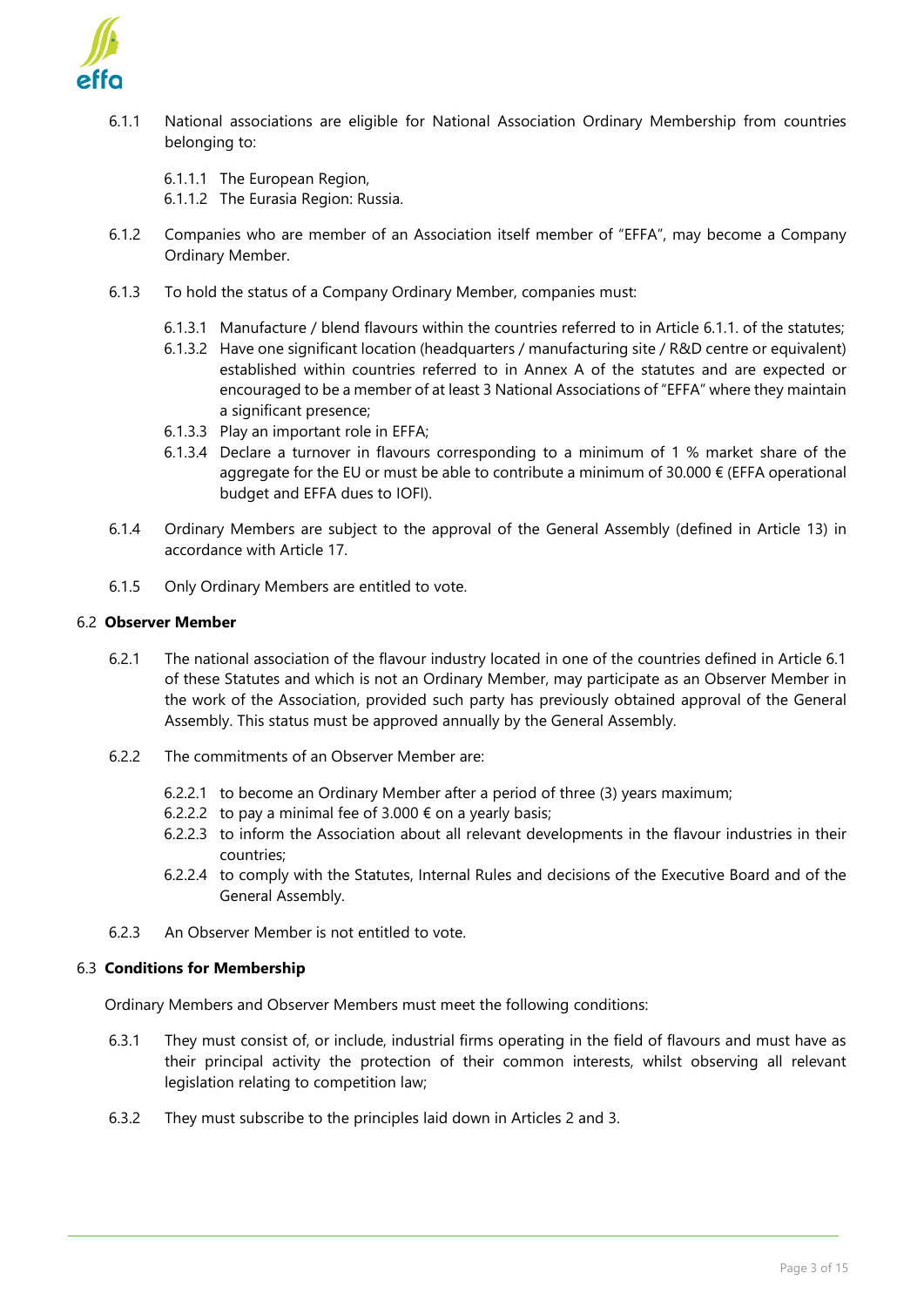

### ARTICLE 7

7.1 Applications for admission must be submitted in writing to the Executive Board (defined in Article 19), which, after examination, will submit them to the General Assembly for decision.

#### **ARTICLE 8**

- 8.1 Every application for Ordinary Member must include a copy of the statutes of the applying national association, together with an appropriate translation in one of the three (3) following languages: English (the working language of "EFFA"), French or German.
- 8.2 Every application for Observer Member must include information proving that it meets the conditions of Article 6.2.

#### **ARTICLE 9**

- 9.1 Any Ordinary Member or Observer Member may withdraw from the Association by submitting its resignation by registered letter to the Executive Board not less than six months before the end of the Association's fiscal year (Article 26.1). The current contribution remains payable for the full year.
- 9.2 The General Assembly decides whether the conditions for withdrawal as described in this article have in fact been satisfied.

#### **ARTICLE 10**

- 10.1Any member which:
	- 10.1.1 no longer meets the requirements set out in Article 6 above, or
	- 10.1.2 has not paid its contribution within six weeks from the date of dispatch of a demand for payment sent by registered letter, will be deemed to have resigned.
- 10.2 In case of non-payment by October 30th of the running calendar year, the member will automatically lose its right in participating to any EFFA meeting and lose all voting rights accordingly. This article ceases its effects upon settlement of the account.
- 10.3 The General Assembly decides on the application of this article.

# **SECTION THREE - VALUES AND CONDUCT RULES**

#### ARTICLE 11

#### 11.1**Conduct rules**

All members will be required to support the core values of EFFA and observe the following rules of conduct:

11.1.1 **Mutual Respect** Respect decisions, no silent lobbying or re-opening outside the agreed "EFFA" process

#### 11.1.2 **Open & Transparent**

No hidden agendas, issues are tabled & dealt with in an open & transparent way

#### 11.1.3 **Value Contribution**

No sitting on the side-lines, get involved and actively contribute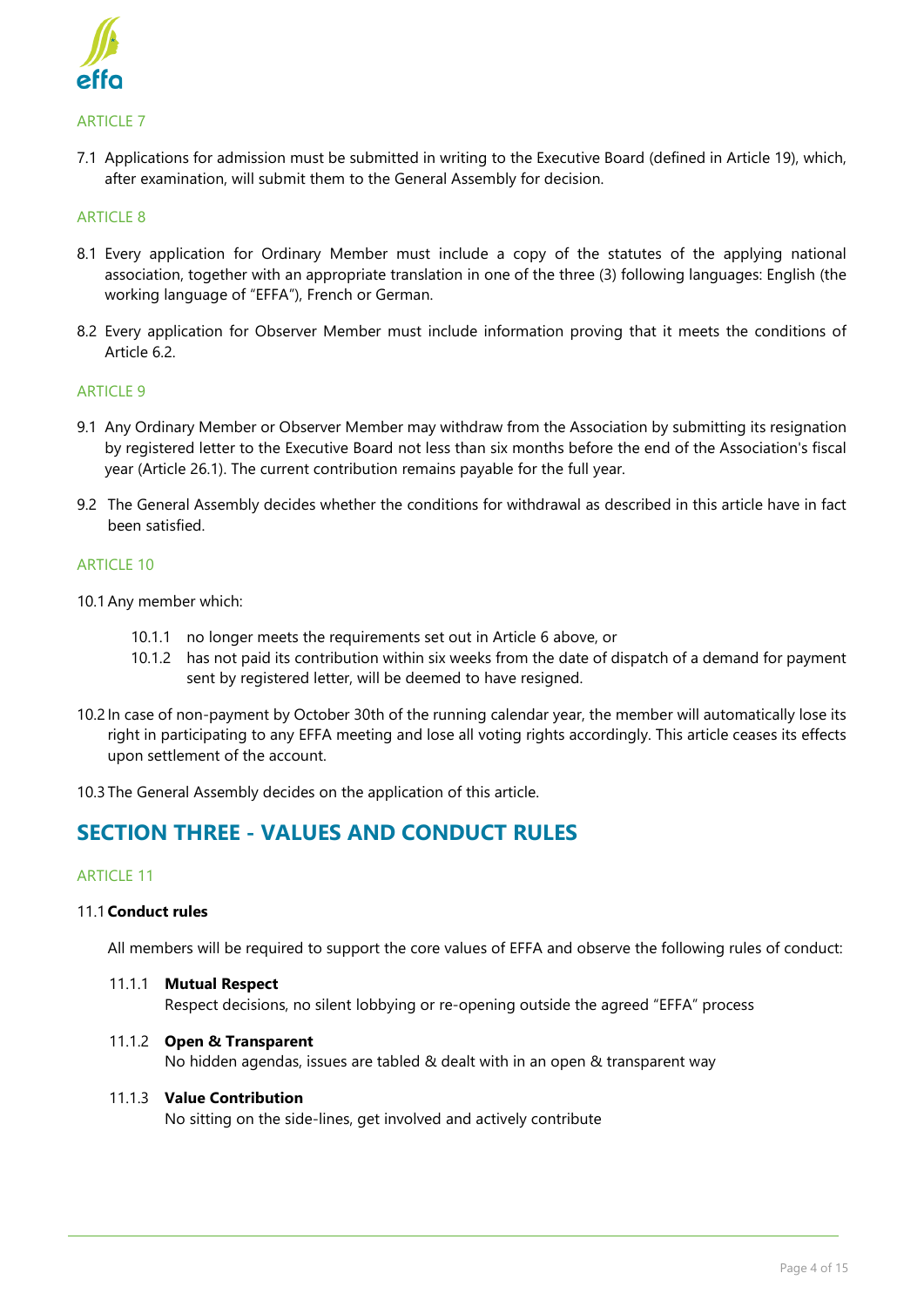

# 11.1.4 **Positive outcomes**

If a member opposes – then it shall propose a solution, avoid negativity & seek progressive solutions

# 11.1.5 **Take accountability**

Members & individuals will be held accountable to deliver on commitments they have agreed on

- 11.2Any member who intentionally places serious obstacles in the way of the Association's activities or refuses to abide by its rules may be expelled from the Association by a decision of the General Assembly.
- 11.3A member can be expelled for failing to provide in its statutes or its by-laws for the obligation of its member companies to comply with the provisions of the "EFFA" Codes of Practice and of the IOFI Code of Practice.
- 11.4An expulsion from the Association may only be taken, at least sixty days after a formal notice has been sent by registered letter to the member concerned inviting the member to comply or explain (in writing by registered mail). If so requested by the member or by the Association, an authorised representative of the member can be heard by the General Assembly. The General Assembly is free to decide an expulsion or not. The notification of an expulsion shall be made by registered letter to the expelled member.

# ARTICLE 12

12.1Members who resign or are being expelled have no entitlement to any accumulated funds and reserves of the Association. All outstanding invoices for membership contribution will have to be settled by the outgoing member.



# **SECTION FOUR - STRUCTURE OF THE ASSOCIATION**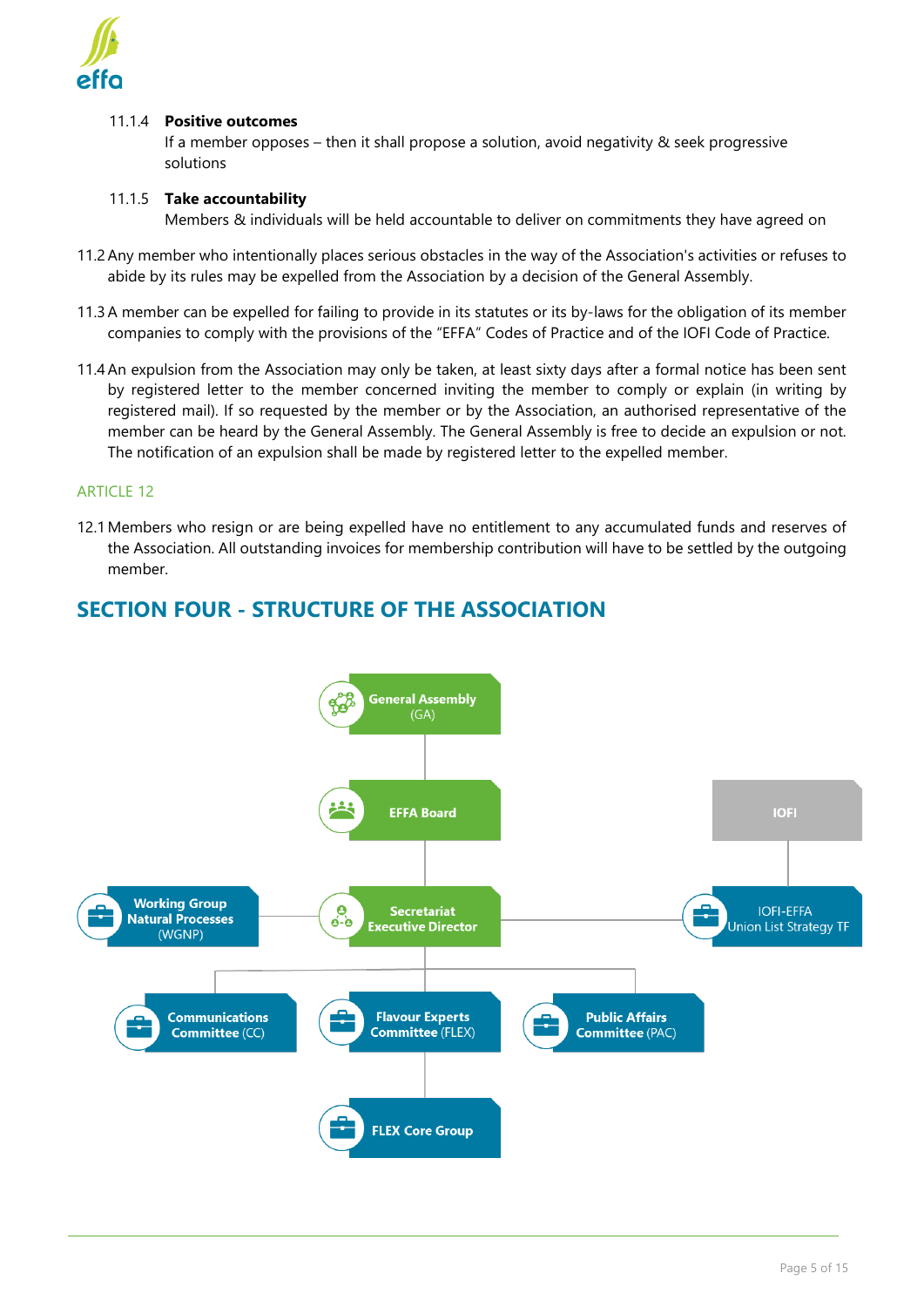

## **THE GENERAL ASSEMBLY**

#### ARTICLE 13 – COMPOSITION AND VOTING

- 13.1 The General Assembly is the governing body of the Association. It consists of a representative of each Ordinary Member (Article 6 of the Statutes). Representatives are nominated at the Ordinary Member's discretion and exercise the voting rights of that Ordinary Member.
- 13.2 Each delegation of an Ordinary Member is entitled to only one (1) vote.

#### ARTICLE 14

- 14.1 Every two (2) years, the General Assembly shall elect a President and a Vice-President. The Vice-President is the President-elect and assists the President.
- 14.2 The General Assembly may prolong the term of the President and Vice-President for up to an additional two (2) years.
- 14.3 The President, Vice President and Past President positions can be held by delegates emanating from Company Ordinary Members provided they meet the relevant "EFFA" statutes.
- 14.4 The Vice President must be emanating from a member of the Board.

#### **ARTICLE 15**

15.1At least one (1) formal meeting, gathering the representatives of the members, shall be held per year.

The General Assembly may, other than by a formal meeting of the representatives, decide – whenever necessary – by written resolutions such as defined in Article 17.2.

The General Assembly shall, in particular, decide on the approval of the annual accounts of the previous accounting year, the discharge of the Board members and the budget of the current accounting year, during the first six (6) months of each accounting year.

- 15.2 The notifications for the formal meetings of the General Assembly and the proposals for written resolutions are sent out by the Executive Board. The venue of each formal meeting is decided by the General Assembly, taking into account the suggestions put forward by the members.
- 15.3A formal meeting or a proposal for a written resolution shall be convened/submitted to the members at the request of at least one fifth (1/5) of the Association members.

#### **ARTICLE 16**

16.1Notices of formal meetings shall include the agenda and all relevant documents, and shall be send to the members by electronic mail at least thirty (30) days before a meeting.

In case of urgency, shorter notice may be given, but decisions taken will not be valid unless the General Assembly, duly convened, declares the urgency justified. The shorter notice must reach the members at least eight (8) days before the meeting.

16.2Notices for written resolutions shall include the content of the proposed resolution and all relevant documents shall be attached to such notice. The notice shall mention the deadline within which the members are required to respond. The notice shall be sent to the members by ordinary mail or electronic mail and must reach the members at least eight (8) days before the deadline for the members' response.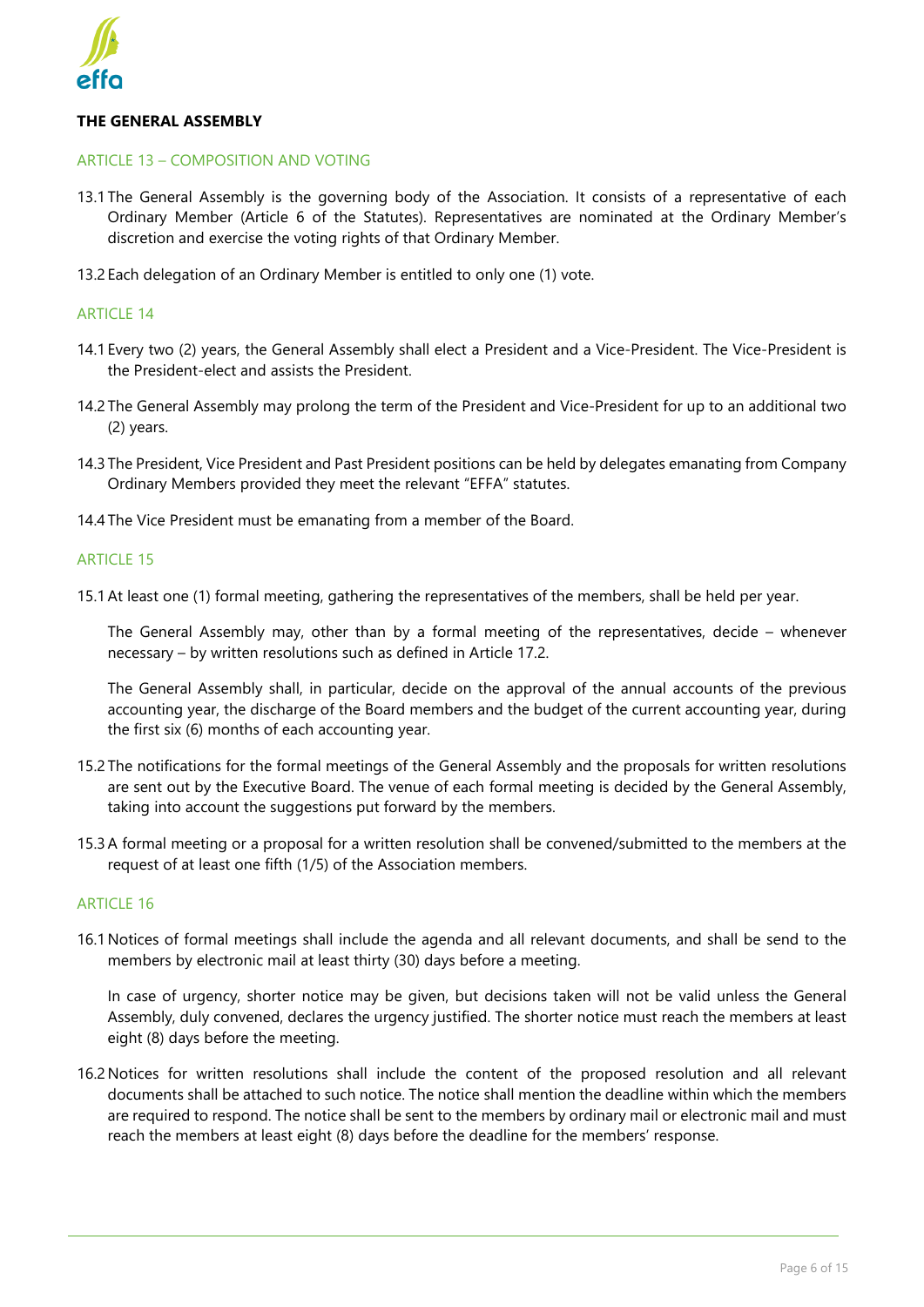

# ARTICLE 17

- 17.1 The following decisions necessary for the achievement of the Association's purpose are reserved matters of the General Assembly:
	- 17.1.1 Election of the President and the Vice-President as nominated by the Board;
	- 17.1.2 Election/Dismissal of the members of the Executive Board;
	- 17.1.3 Appointment/Re-Appointment/Dismissal of the Treasurer as nominated by the Board;
	- 17.1.4 Appointment/Dismissal of the Executive Director;
	- 17.1.5 Admission of members (Article 7), their resignation (Article 9) or expulsion (Article 10);
	- 17.1.6 Fixing of annual contributions;
	- 17.1.7 Approval of the Budget and Accounts;
	- 17.1.8 Modification of the Statutes;
	- 17.1.9 Dissolution of the Association;
	- 17.1.10 Adoption of Internal Rules of the Committees;
	- 17.1.11 Granting of discharge to the Executive Board (Article 19);
	- 17.1.12 Confirmation of the Ratification by the Executive Board of the FLEX Chair and Vice Chair;
	- 17.1.13 Conversion of the Association into a company with social purpose;
	- 17.1.14 Ratification of the EFFA delegate to the IOFI Board and the IOFI General Assembly as elected by the Board;
	- 17.1.15 All other matters of importance in so far as they have not already been delegated to other bodies of the Association.
- 17.2 Decisions of the General Assembly, except those relating to the expulsion of a member, may be taken by written resolution.

Written resolutions can be made:

- 17.2.1 under the form of one original document, circulated successively to all the Ordinary Members, signed and dated by all the Ordinary Members and mentioning their approval or disapproval; or
- 17.2.2 under the form of written (letter, fax, e-mail) approvals or disapprovals send by the authorised representatives of the Ordinary Members, within the deadline fixed in the notice for written resolution, to the Executive Director (or a person appointed by the Executive Director).

For resolutions under the form of Article 17.2.2.1

- the answers from the members must be expressed by the representative to whom this authority has been given by the members' respective decision taking body, or any person to whom mandate is given (explicitly or implicitly) by such representative;
- the quorum and majority rules of Article 18 apply;
- answers from the members which are received by the Executive Director after the deadline fixed in the notice for written resolution are counted as abstentions;
- the Executive Director shall issue, no later than eight (8) business days after the deadline fixed in the notice for written resolution, a memorandum of written resolution containing at least: (i) the content of the proposed resolution, (ii) a copy of the notice given to the members, (iii) the detail of the votes of the members, (iv) the indication whether the resolution is adopted or rejected and (v) the date of this memorandum;
- the resolution is deemed adopted on the date of the memorandum.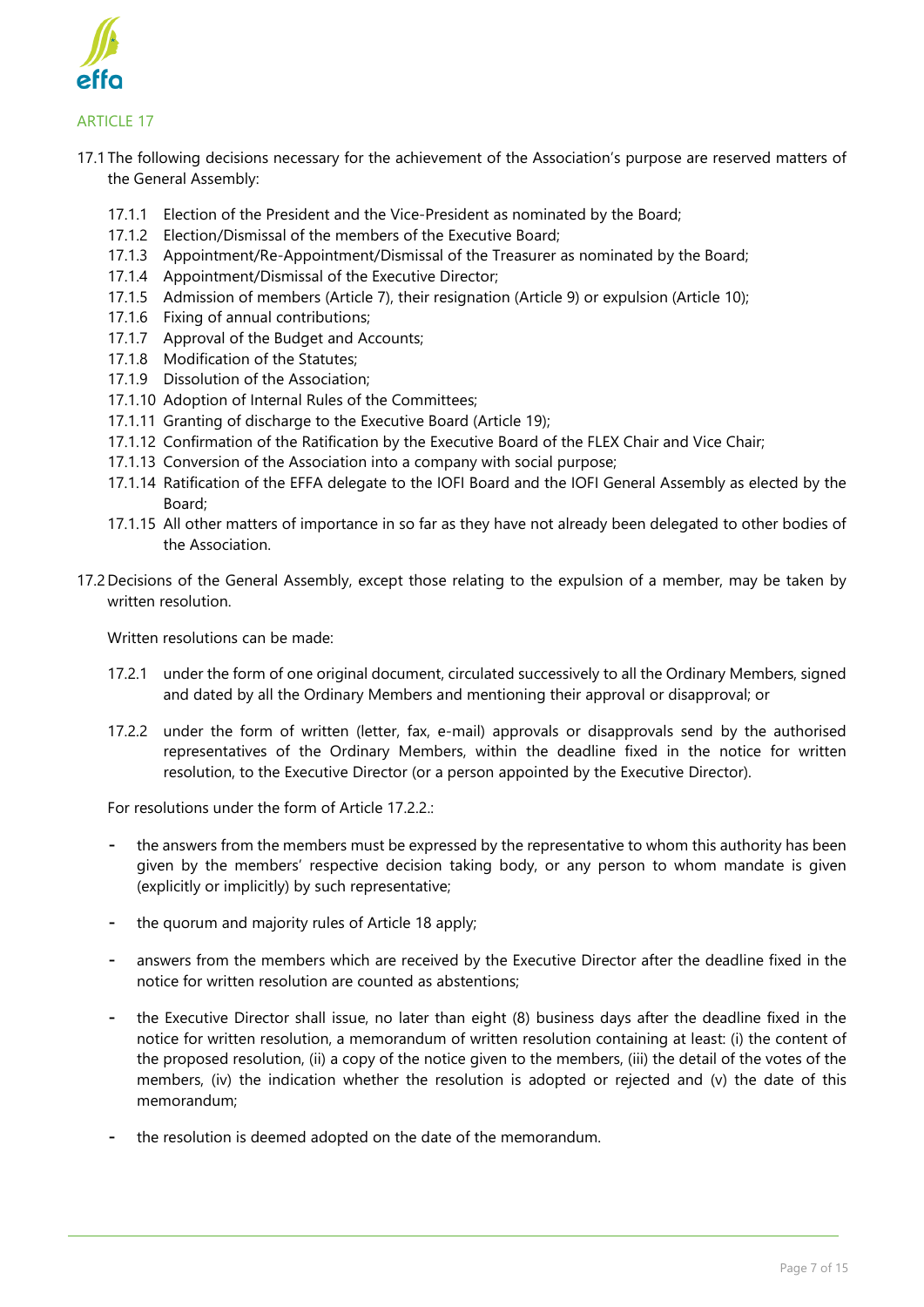

18.1 The General Assembly's proceedings will be valid only if:

- 18.1.1 They deal with matters appearing on the agenda/on the notice of written resolution;
- 18.1.2 At least two-thirds ( $2/3^{rd}$ ) of the Ordinary Members are present or validly represented/express their opinion on the written resolution with the fixed deadline. If at the first meeting/written resolution process the two-third  $(2/3^{rd})$  quorum is not met, a second meeting can be convened/a second notice for written resolution can be given, with no further quorum requirements. This second meeting cannot be held within fifteen (15) days following the first meeting/The deadline of this second notice for written resolution cannot expire within fifteen (15) days following the deadline of the first notice.
- 18.1.3 Votes are cast by delegates to whom this authority has been given by its respective decision taking body. No National delegation may exercise the proxy of more than one National Association Ordinary Member. A Company Ordinary Member delegation can exercise one proxy of another Company Ordinary Member.
- 18.1.4 Decisions are taken by a two-thirds  $(2/3^{rd})$  majority vote of all Ordinary Members, represented personally or by proxy.
- 18.2 Decisions concerning modifications to the Statutes of the Association or its dissolution can only be taken if the modifications are explicitly mentioned in the notice for meeting / for written resolution and must be based on a three (3) quarters majority of the votes of all Ordinary Members, represented personally or by proxy. If the modification relates however to the purpose of the Association, the decision must be based on a four fifths majority of the votes of all Ordinary Members, represented personally or by proxy.
- 18.3 Decisions taken by the General Assembly relating to individuals must be made by secret ballot.
- 18.4 Proxies for formal meetings must be delivered in writing to the Association's Secretariat.
- 18.5 The minutes of the General Assembly's formal meetings are signed by the President and the Association's Secretariat. The minutes and the memoranda mentioned under Article 17.2. are kept in a dedicated file at the registered office of the Association and a copy is sent to all the members or third parties by mail or e-mail.

# **THE EXECUTIVE BOARD**

# ARTICLE 19 – COMPOSITION – DURATION - VOTE

19.1 Every two (2) years there shall be constituted **an Executive Board** (referred to as the "Board").

#### 19.2**Composition**

The Executive Board shall consist of:

- 19.2.1 the President
- 19.2.2 three (3) Board Members elected by the General Assembly from a list of names proposed by the National Association Ordinary Members
- 19.2.3 three (3) Board Members elected by the General Assembly from a list of names proposed by the Company Ordinary Members
- 19.2.4 the Vice President emanating from one of the 6 mandates (Article 19.2.2 and 19.2.3)
- 19.2.5 the Treasurer (see Article 19.10)
- 19.2.6 the Executive Director (see Article 21)
- 19.2.7 the Past President in assistance of the President and the Board

#### 19.3**Nomination and Election**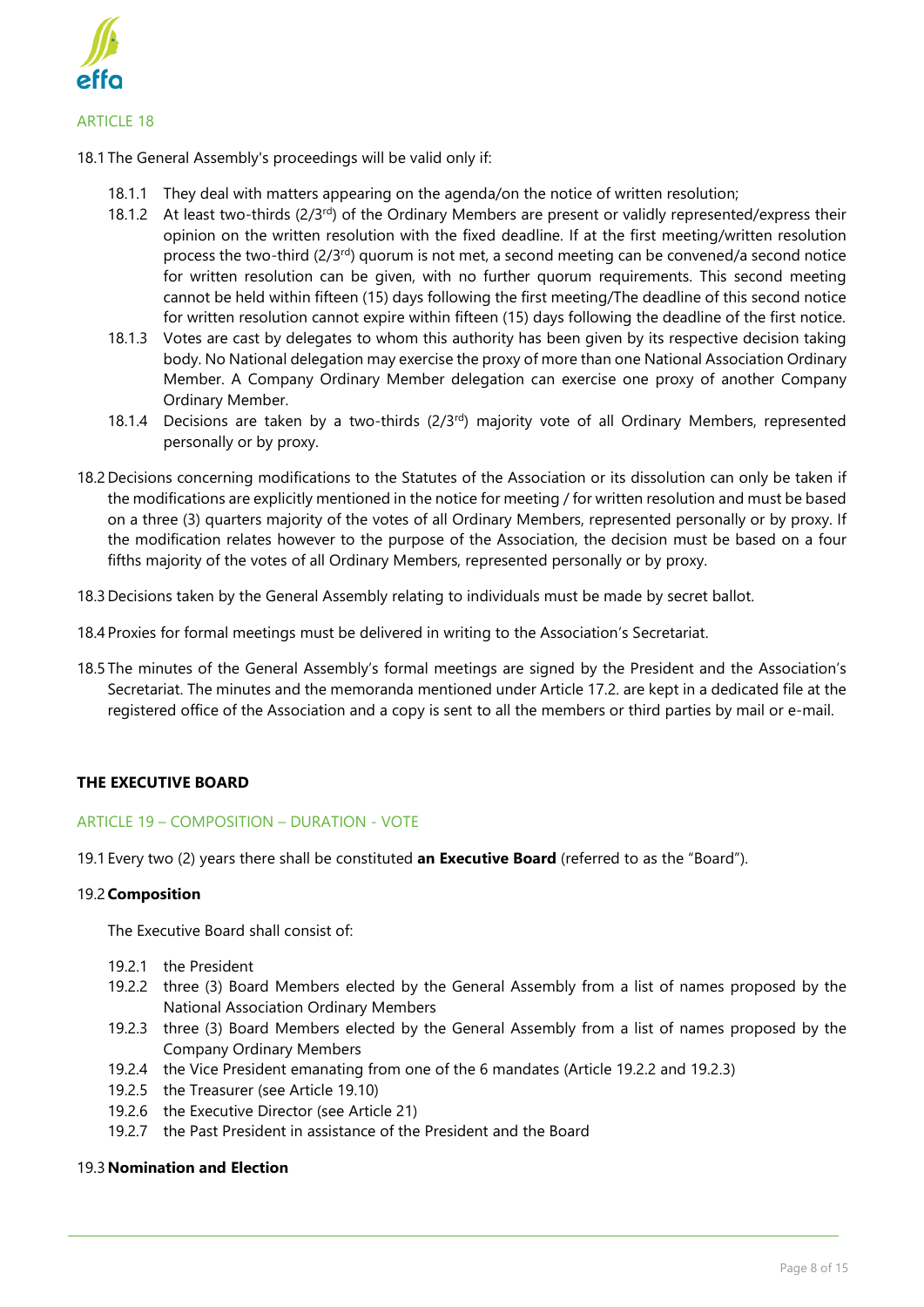

19.3.1 **Nominees.** Each Ordinary Member can nominate a representative to be a candidate for a Board member position.

No Company can hold more than one (1) Board member position. The nominee must be working for the nominating Association or Company in Europe.

- 19.3.2 **Election.** The "EFFA" Secretariat will organise a secret ballot in writing (electronically or by letter as further defined in the specific Protocol). The outcome of this ballot will be binding for all Members. The National Association Ordinary Members and the Company Ordinary Members will each have the opportunity prior to the election to present a slate of nominees for their representative members on the Executive Board.
- 19.3.3 In case of an immediate cease of the position as Board member (see Article 19.4.2), a replacement procedure following Article 19.3.1-19.3.2 will be organized. Such mandate will complete/last the 2 (two) years period running.
- 19.3.4 The Vice-President and the Past President will be a Member of the Board.

# 19.4 **Term and termination**

- 19.4.1 **Appointment**. The election of the Board Member is valid for two years and is renewable providing it is subject to the nomination and election process described in Article 19.3 of the Statutes.
- 19.4.2 **Termination** of the position and mandate as a Board Member is immediate when the Company is acquired by/merged with another Company who already has a Board Member elected in accordance with the present Statutes.

The mandate of all Board members ends by decease, resignation, dismissal or expiration of the term of the mandate.

Board Members can be dismissed by the General Assembly deciding with a majority of two thirds  $(2/3<sup>rd</sup>)$  of the members present or represented.

#### 19.5**Proxy**

Any Member of the Board (with the exception of the Treasurer and the Executive Director) may give a proxy to another member of the Board to represent him/her at any specific Board meeting. The proxy may be given by e-mail, fax or any other written means.

#### 19.6**Publication**

The deeds regarding the appointment and termination of the mandate of the Board Members and of the persons authorised to represent the Association, will be published in the Annexes to the Belgian Official Gazette.

# 19.7**Voting**

- 19.7.1 The convening of a meeting of the Board is sent by mail, fax, e-mail or any other means of communications.
- 19.7.2 The Board will meet at the discretion of the President. A voting quorum shall consist of at least twothirds of the members represented, personally or by proxy, with the President having a "casting vote". No delegate may exercise the proxy of more than one Board member. Decisions are taken by a twothirds majority vote of all members, represented personally or by proxy. Void or blank votes will not be taken into account to calculate the required majority.
- 19.7.3 The Past President and the Executive Director have no voting rights.
- 19.7.4 Votes taken by a Board meeting and relating to individuals must be made by secret ballot.

#### 19.8 **Frequency**

The Board will meet a minimum of four (4) times per fiscal year and on an "ad hoc" basis if and when required.

#### 19.9**Presidency**

The President and Vice-President of the Association will each be President resp. Vice President of the Board.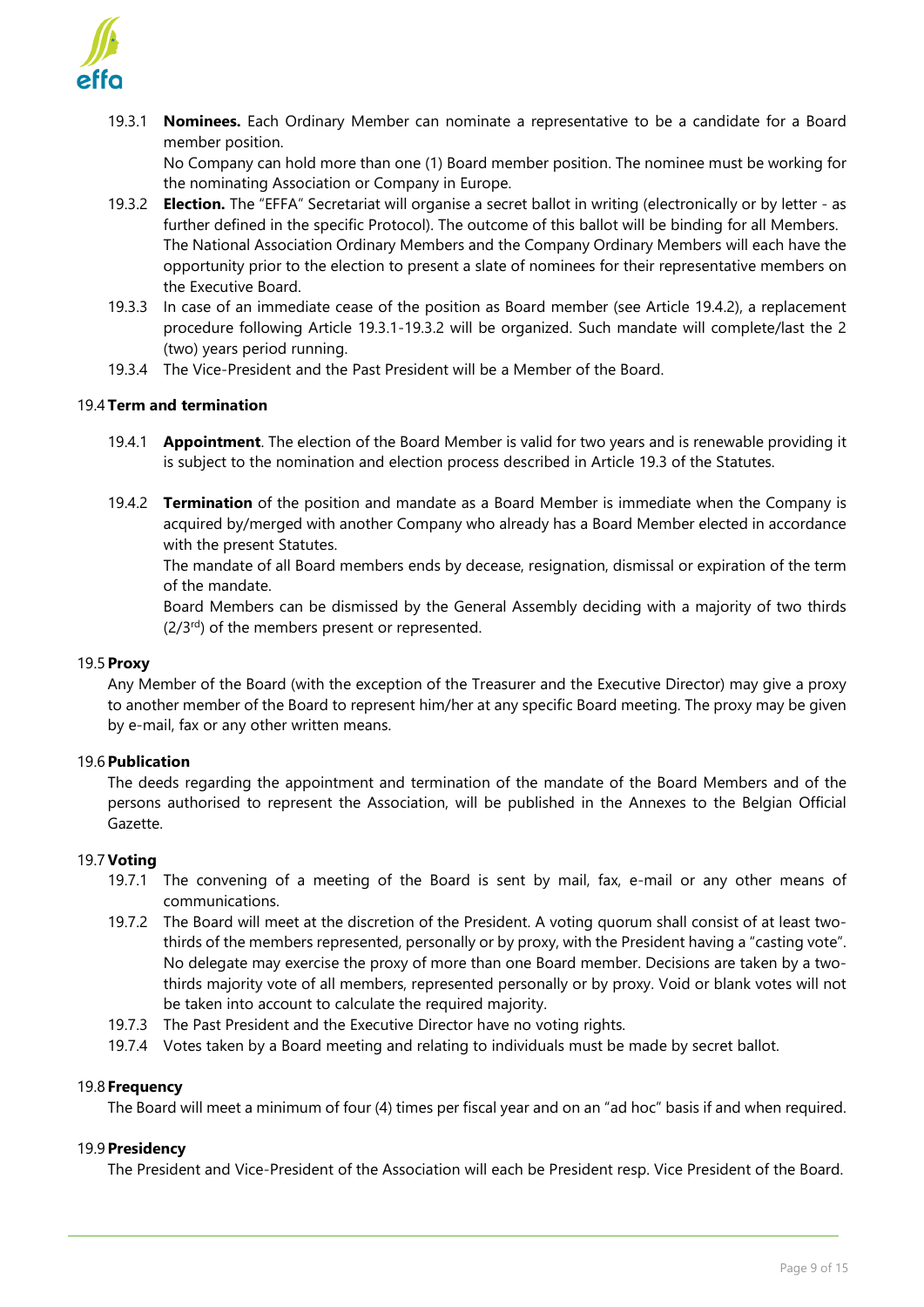

#### 19.10 **Treasurer**

- 19.10.1 The Board shall nominate a Treasurer who is a member of the Board.
- 19.10.2 The Treasurer will be an officer of the Association. He will be responsible for the annual budget of the Association and for the reporting on the financial performance of the Association (See Article 28).
- 19.10.3 The Treasurer may remain in his position during the term of his Board membership. He needs to be reappointed at each annual General Assembly.

#### **ARTICLE 20**

- 20.1 The Executive Board shall take the following decisions necessary for the achievement of the Association's purpose:
	- 20.1.1 Nomination of the President and the Vice-President.
	- 20.1.2 Nomination of the Treasurer.
	- 20.1.3 Nomination of the Executive Director.
	- 20.1.4 Reviewing and proposing modifications of the Statutes.
	- 20.1.5 Ratification of the FLEX Chair and Vice Chair.
	- 20.1.6 Election of the EFFA delegate to the IOFI Board and the IOFI General Assembly
	- 20.1.7 All matters of importance necessary to run properly the Association in so far as they are not reserved matters of the General Assembly.
- 20.2 Subject to the Association's **Strategy Plan** the Board is deemed competent to decide on matters of political, economic and commercial importance. The Board is responsible for the policy, strategy, direction and management of the interests of the Association.
- 20.3 the Board will be responsible for any issue or **crisis management** resolution that occurs within or that affects the flavour industry. The Board is empowered to co-opt non-executive advisors to facilitate its decision making.
- 20.4 Documents committing the Association, in relation to third Parties and which are not matters of day-to-day management are signed, through delegation from the General Assembly, by the President or in his absence by the Vice-President, both acting singly.
- 20.5 the Board will act as plaintiff or defendant on behalf of the Association in legal proceedings and is thereby represented by the President or in his absence by the Vice-President or a Board Member appointed thereto by the Executive Board, acting singly.

# **ARTICLE 21**

- 21.1 The Executive Director or, in his/her absence, another person designated for the purpose by the Board, is responsible for the day-to-day management of the affairs of the Association.
- 21.2 The Executive Director:
	- 21.2.1 Is appointed/dismissed by the General Assembly and is bound to follow the decisions of the General Assembly.
	- 21.2.2 Will execute directives and decisions of the Board aligned with the policy and strategy of the General Assembly.
	- 21.2.3 Has a duty to ensure that he/she exerts the office objectively.
	- 21.2.4 Will report to the President of the Association
	- 21.2.5 Will cooperate closely with all bodies of the Association.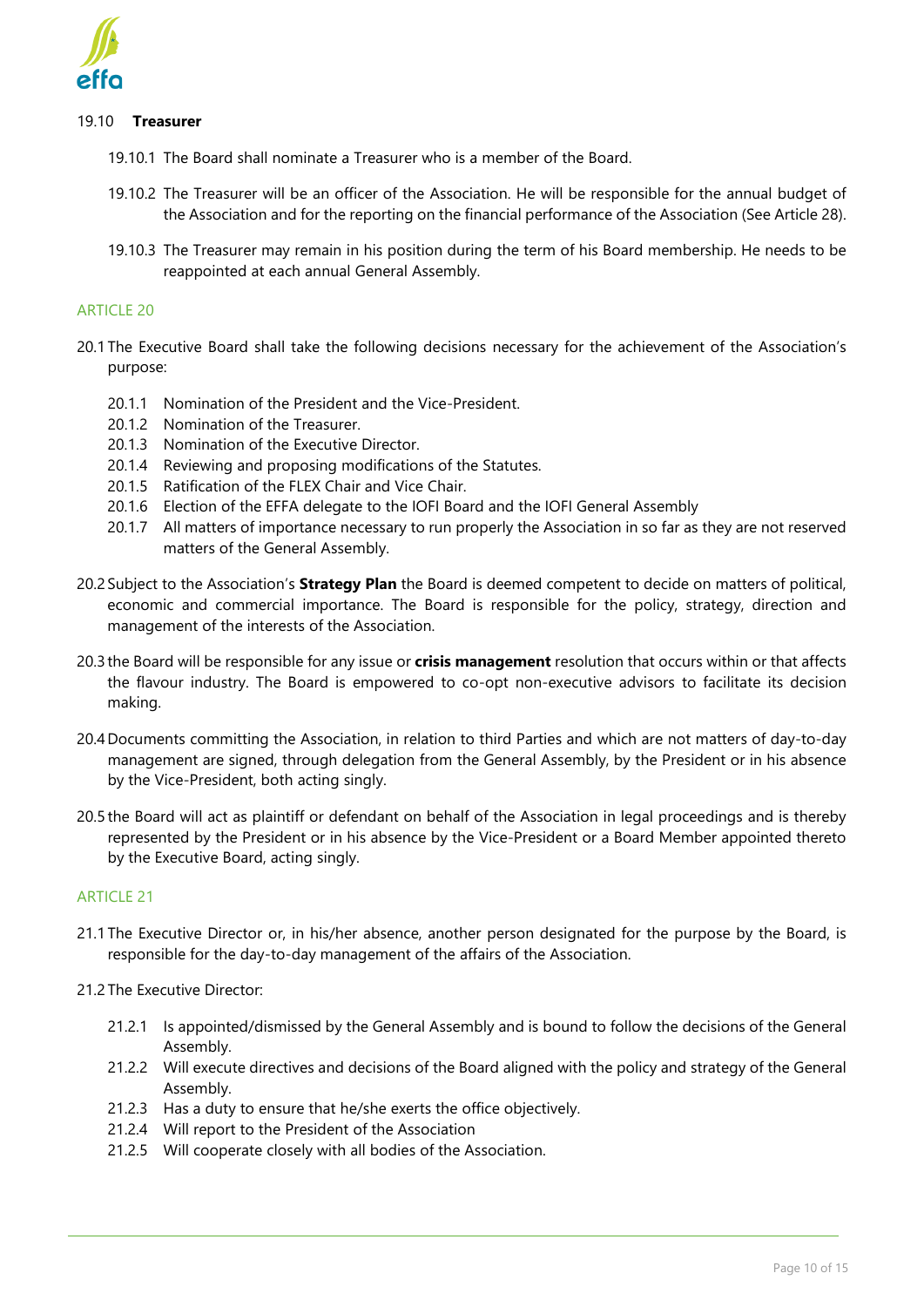

21.2.6 Will ensure that decisions are included in the official minutes and communicated to Ordinary Members in line with the communication protocol.

# ARTICLE 22

22.1 The discussions and decisions of statutory bodies, such as the General Assembly, Board, Flavour Expert Committee and ad hoc bodies are confirmed in minutes. Copies of these minutes are sent to the Ordinary **Members** 

#### **ARTICLE 23**

# **THE EXPERT COMMITTEES**

#### **Article 23(a)**

23 (a) 1 The standing regulatory expert committee is the Flavour Expert Committee (FLEX) and is the consultative body of the Association focused on delivering the regulatory, safety, technical and scientific position of "EFFA".

23 (a) 2 The FLEX Structure, composition, voting rights and specific deliverables are set in the FLEX Terms of Reference to which the members abide by.

23 (a) 3 The focus of the FLEX is determined by the "EFFA" strategy and dictated by terms of reference signed off by the Board.

23 (a) 4 The Chair and vice chair of the FLEX are nominated according to Section II of the Terms of Reference of the FLEX and are ratified by the Executive Board.

#### **Article 23(b)**

23 (b) 1 The standing communications expert committee is the Communications Committee (CC) and is the consultative body of the Association focused on delivering the communication position of "EFFA". It ensures a coordinated voice on flavour topics and provides the necessary support for the implementation and follow-up of the EFFA Communication strategy.

23 (b) 2 The CC Structure, composition, voting rights and specific deliverables are set in the CC Terms of Reference to which the members abide by.

23 (b) 3 The focus of the CC is determined by the "EFFA" strategy and dictated by Terms of Reference (ToR) signed off by the Board.

23 (b) 4 The Chair and Vice Chair of the CC are nominated according to Section II of the Terms of Reference of the CC and are ratified by the Executive Board.

#### **Article 23 (c)**

23 (c) 1 The standing public affairs expert committee is the Public Affairs Committee (PAC). The EFFA PAC is responsible for the implementation and execution of the overall EFFA Public Affairs & Advocacy strategy and coordinates with other EFFA Committees to ensure an integrated approach. It monitors flavour-related EU policy developments in the context of the EU food and drink legislation, including trade policy.

It ensures EFFA's participation in industry committees, alliances and working groups with other stakeholders at EU level on joint positions or projects. It also maintains strong relationships with the EFFA stakeholders, EU institutions, EU Member States Representatives and other European Associations.

23 (c) 2 The PAC Structure, composition, voting rights and specific deliverables are set in the PAC Terms of Reference to which the members abide by.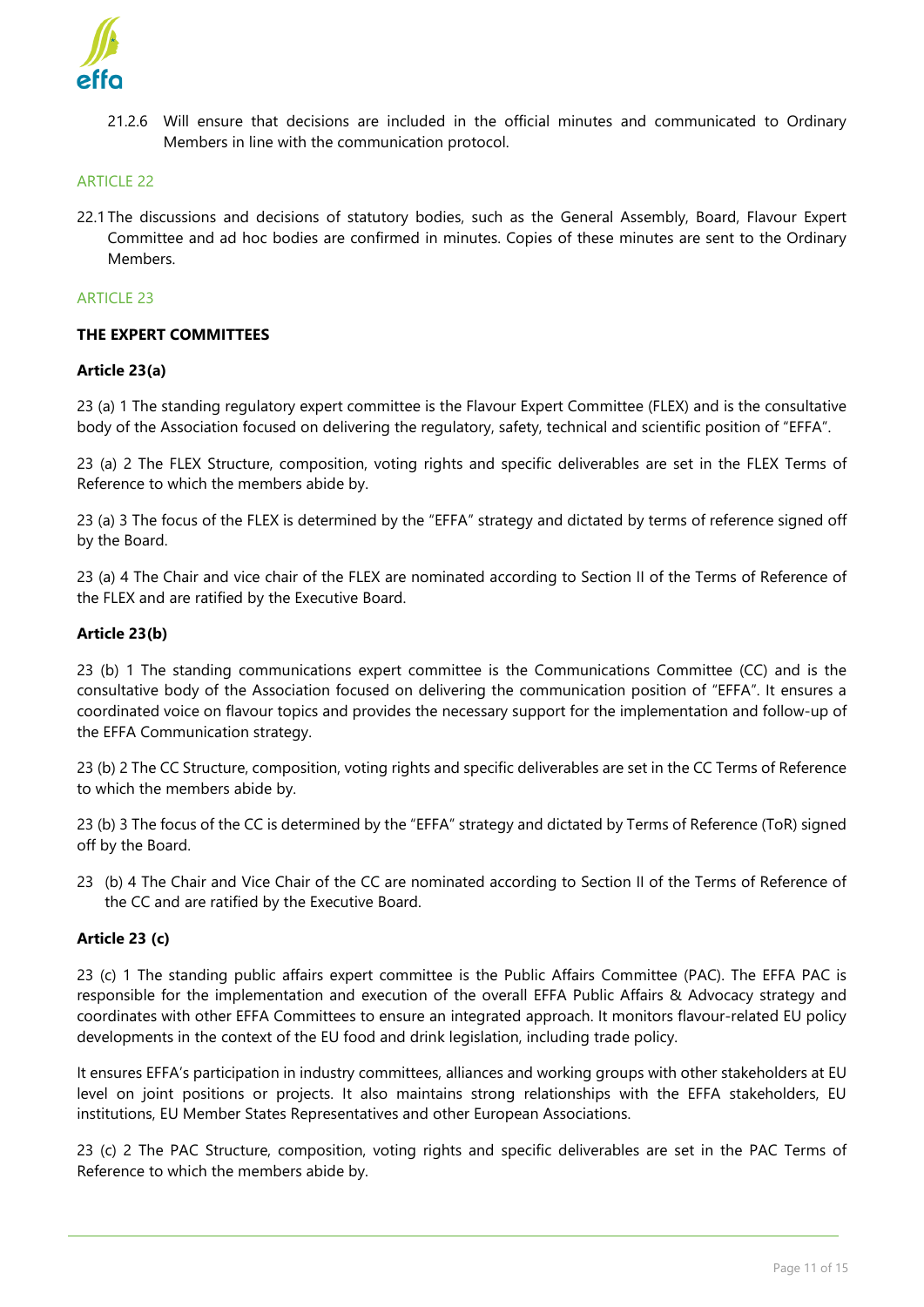

23 (c) 3 The focus of the PAC is determined by the EFFA strategy and dictated by Terms of Reference (ToR) signed off by the Board.

23 (c) 4 The Chair and Vice Chair of the PAC are nominated according to Section II of the Terms of Reference (ToR) of the PAC and are ratified by the Executive Board.

#### **ARTICLE 24**

- 24.1 Ad Hoc Expert Committees may be required and formed by the Board. They must have Terms of Reference and specific deliverables aligned with the "EFFA" strategy.
- 24.2 Ad Hoc Expert Committee titles will be agreed by the Board.
- 24.3 The dissolution of Ad Hoc Expert Committees are matters for decision by the Board. Any Ad Hoc committee that is required to sit for over twelve (12) months is to be ratified by the General Assembly.

#### ARTICLE 25

- 25.1All Expert Committees are empowered to set up Task Forces to deliver specific outcomes on behalf of the Expert Committee.
- 25.2 Task Forces must have Terms of Reference and specific deliverables aligned with the Expert Committees goals.
- 25.3A Task Force must have a specific duration of tenure and must be referred to the Board if the duration is to be extended beyond one (1) calendar year.

# **SECTION FIVE – CONTRIBUTIONS, INCOME AND EXPENDITURE**

#### ARTICLE 26

26.1 The fiscal year begins on the 1<sup>st</sup> of January and ends on the 31<sup>st</sup> of December each year.

# ARTICLE 27

- 27.1 The contributions payable by members are fixed annually by the General Assembly. They include any amount that is due by "EFFA" to the international associations, such as the International Organization of the Flavor Industry (IOFI) in the framework of its membership to this International Association. The contribution shall nevertheless not exceed 500.000 EUR per fiscal year.
- 27.2Company Ordinary Members who have at their own initiative taken the option of delivering a special contribution to "EFFA" in terms of financial support are invoiced directly by "EFFA" on the basis of their market share/turnover (as further defined in specific rules set by the Board) in the countries member of "EFFA". Likewise, their share of the dues to IOFI are invoiced separately and directly by IOFI.
- 27.3Contributions to "EFFA" are invoiced in two (2) instalments, respectively in January and July of each fiscal year.

#### ARTICLE 28

28.1 The annual balance sheet, income and expenditure accountant report and the draft budget prepared by the Executive Board in accordance with Article 17 of the Act, must be submitted each year for approval by the General Assembly. The Association's accounts will be presented for approval to the General Assembly under the supervision and the responsibility of the Treasurer (See Article 19.10). The General Assembly will decide on the necessity of an auditors' report.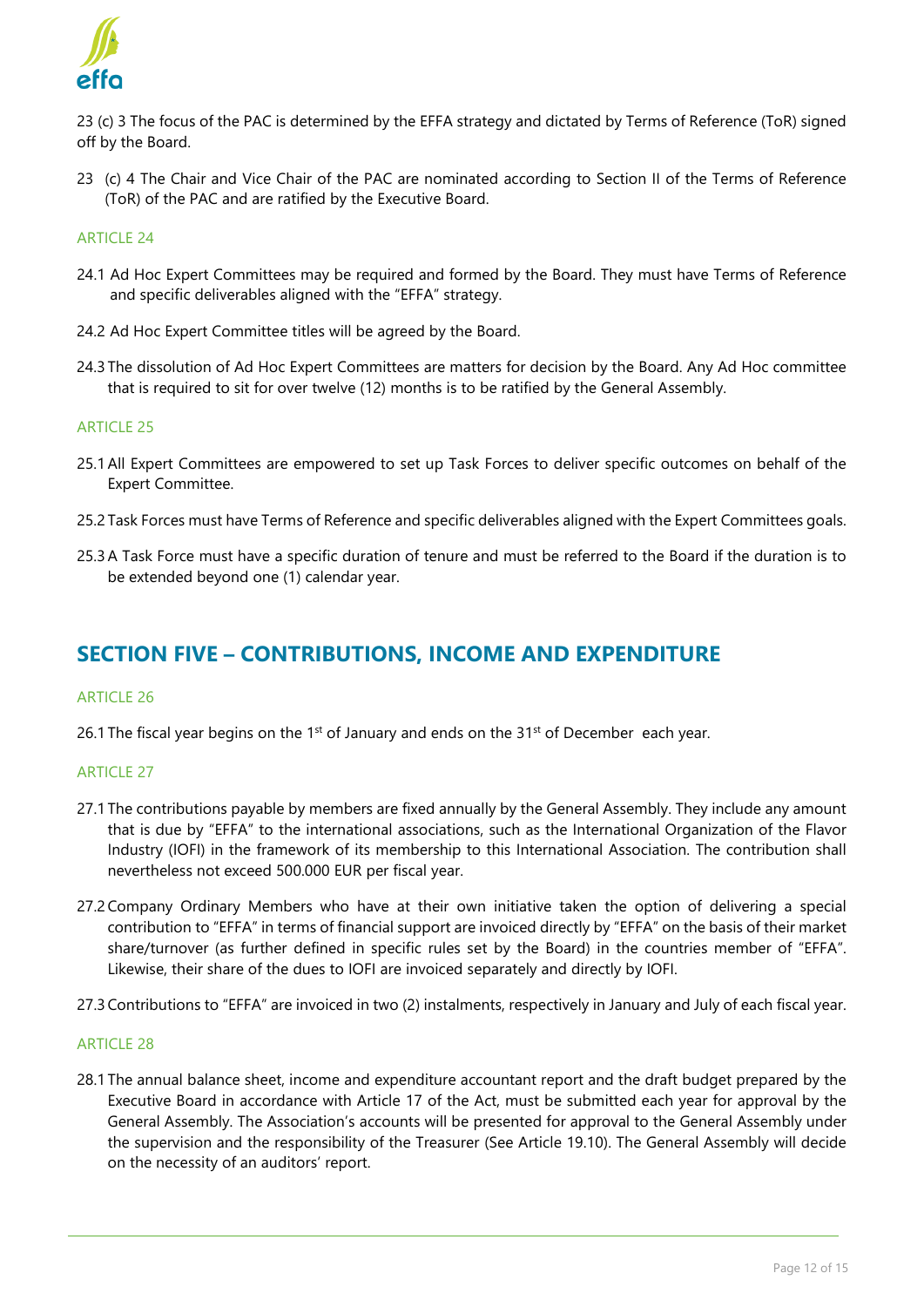

28.2Within thirty (30) days after approval of the annual accounts by the General Assembly, they will be filed with the National Bank of Belgium.

# **SECTION SIX - DISSOLUTION AND MISCELLANEOUS**

# ARTICLE 29

29.1 The Association may only be dissolved by the General Assembly properly convened for the purpose, in the presence of a quorum of Ordinary Members and by a majority as laid down in Article 18 above. However, it will be statutorily dissolved if the number of Ordinary Members is less than three as laid down in Article 5 above.

# ARTICLE 30

30.1 In the event of the dissolution of the Association, all its fixed and liquid assets will be allocated to a non-profit purpose in accordance with the decision of the General Assembly.

# **SECTION SEVEN - ARBITRATION**

## **ARTICLE 31**

31.1All differences as to the interpretation or the execution of these Statutes shall be decided in accordance with the procedures for Conciliation and Arbitration of the International Chamber of Commerce by one or more arbitrators chosen in accordance with that procedure.

#### **ARTICLE 32**

- 32.1Anything not foreseen in the present statutes will be subject to the rules of the Act.
- 32.2 The working language of the Association is English, except for the preparation of the Statutes and any other legal documents, which will also have to be drafted in the French language.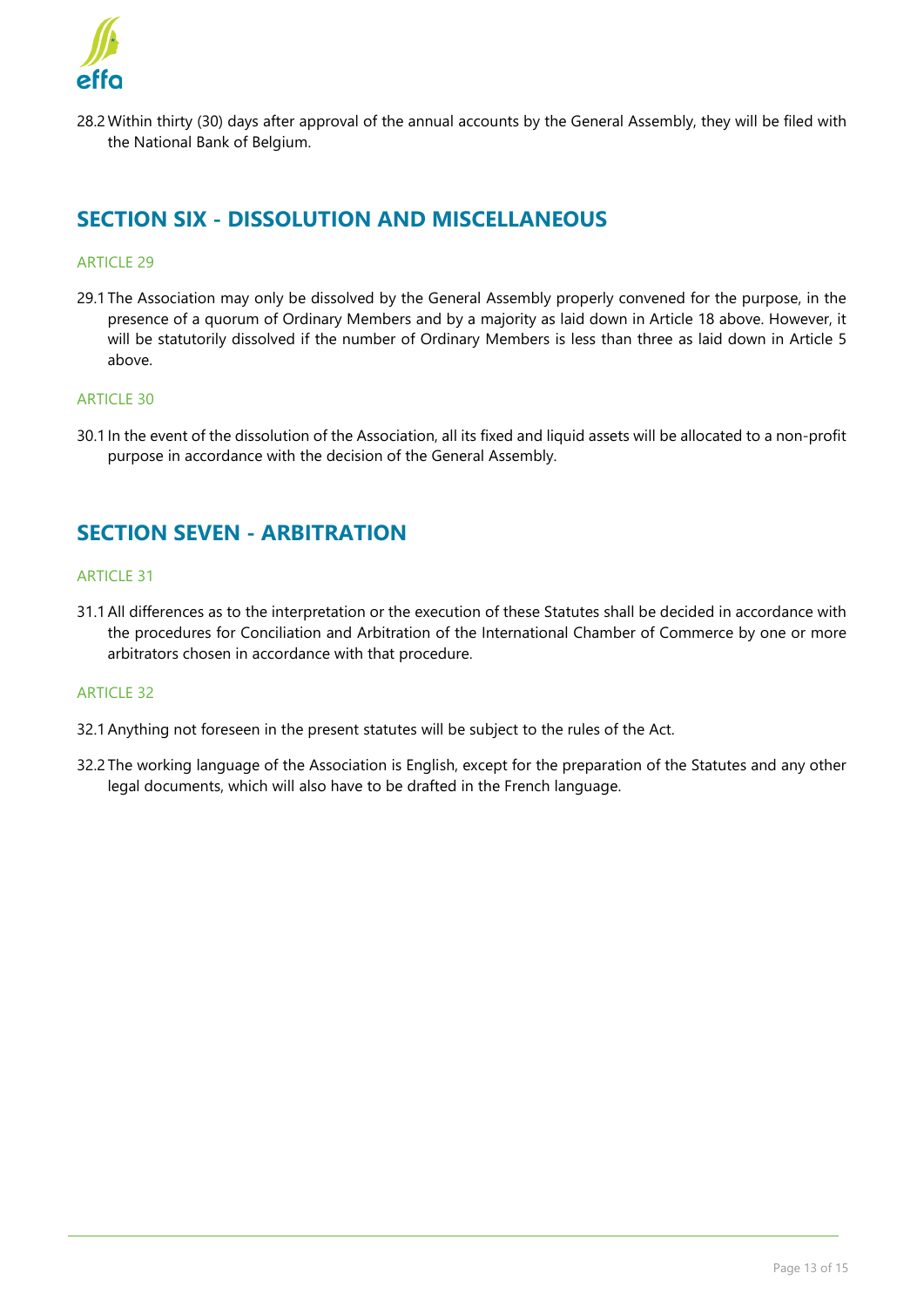

# **FLAVOUR ASSOCIATIONS ORDINARY MEMBERS**

**A.E.F.A.A.**, Spain P° de la Castellana 159 - 1°A E – 28046 Madrid

**AREP,** Turkey Akat Mah. Bilge Sokak Park Maya Sitesi Barclay 19 No:1 Daire: 6-7 Akatlar TR – Besiktas/İstanbul Cendere Yolu No:15

**AROMA**, Belgium Rue Jean Lenoir, 9 B – 1348 Louvain-la-Neuve

**AISPEC**, Italy Via Giovanni da Procida, 11 I - 20149 Milano

**DFO**, Denmark c/o A/S Einar Willumsen Abildager 23 – 25 DK – 2605 Brøndby

**D.V.A.I.**, Germany DEUTSCHER VERBAND DER AROMENINDUSTRIE E.V. Marienstrasse, 2 D – 10117 Berlin

**ESSENZENVERBAND**, Austria Verband der Essenzenindustrie im Fachverband der Nahrungs-und Genussmittelindustrie Oesterreichs Zaunergasse, 1-3 A – 1030 Wien

**ASSOCIATION FOR THE SWEDISH FLAVOUR AND SPICE INDUSTRY**, Sweden c/o Livsmedelsföretagen Storgatan 19 Box 556 80 SE – 102 15 Stockholm

**NEA**, Netherlands Loire, 150 NL – 2491 AK Den Haag PO Box 443 NL - 2260 AK Leidschendam

**SFFIA**, Switzerland C/o LUZI AG Industriestrasse, 9 CH – 8305 Dietlikon

**S.N.I.A.A**., France 14 rue de la République F – 92800 Puteaux

**UK FLAVOUR ASSOCIATION**, United Kingdom PO Box 172 Cranleigh UK – Surrey GU6 8WU